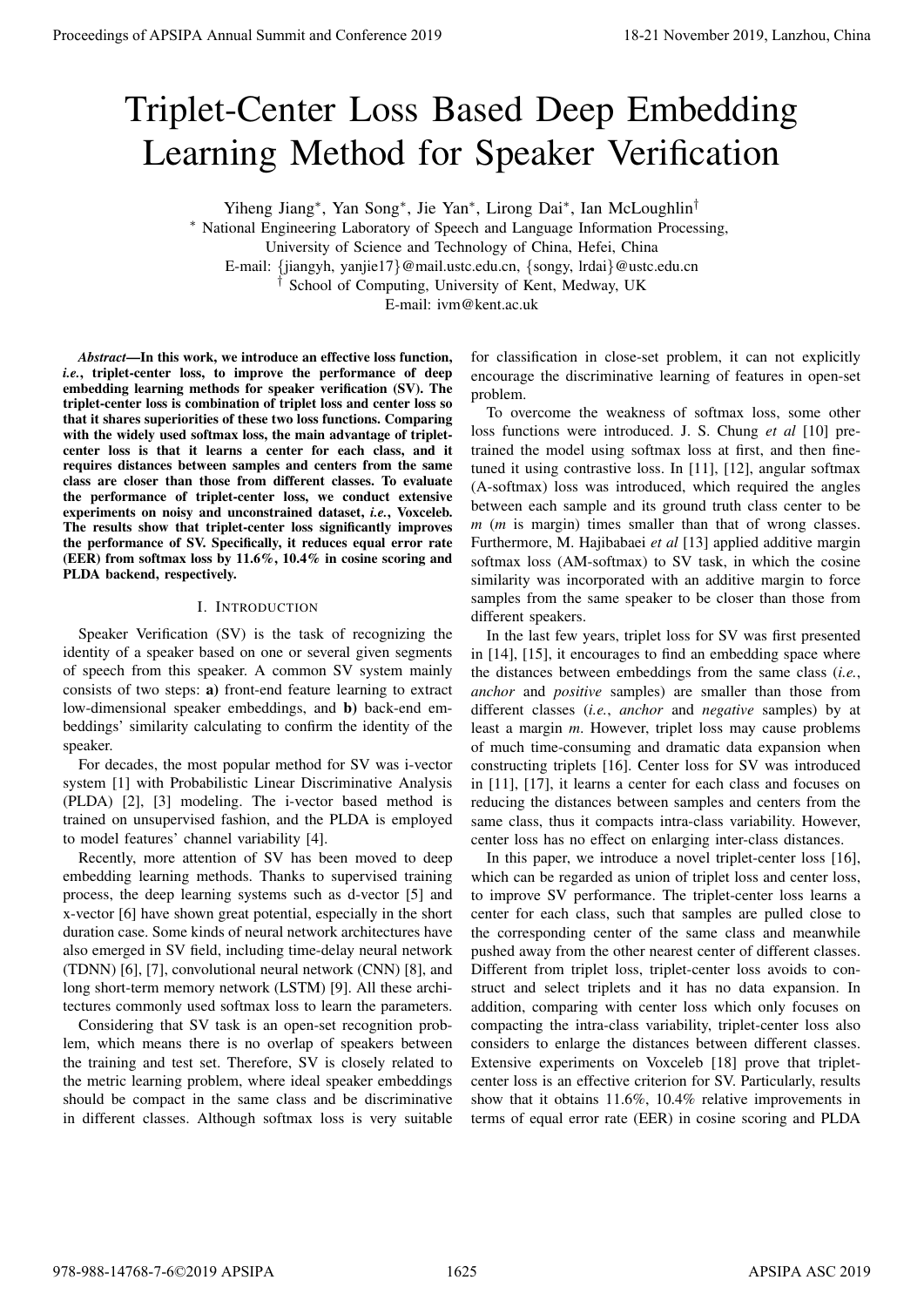

Fig. 1. A simple illustration of results caused by (a) softmax loss, (b) center loss + softmax loss, (c) triplet-center loss + softmax loss. Ideally, the softmax loss aims to find a decision boundary of different classes. The center loss pulls samples close to their corresponding center which belongs to the same class. The triplet-center loss not only pulls samples close to the center of the same class, but also pushes them away from the other nearest center of different classes.

backend, respectively.

#### II. PROPOSED METHOD

Softmax loss is commonly exploited to achieve the classification in deep neural network. However, as illustrated in Fig. 1 (a), it might not be suitable for open-set problem like SV, since it only focuses on finding a decision boundary of different classes without considering the intra-class compactness of features. Here we first introduce triplet loss and center loss, and then derive our triplet-center loss to address this problem.

# *A. Triplet Loss*

Triplet loss was proposed in FaceNet [19], and in [14], [15], it was first applied to SV. Assuming that speaker embedding is represented by  $f(x_i) \in \mathbf{R}^d$ , which means the *i*-th utterance  $x_i$  in dataset is mapped to d-dimensional vector  $f(x_i)$  by the neural network. Here, triplet loss makes that an embedding  $f(x_i^a)$  (*anchor*) is closer to other embedding  $f(x_i^p)$  (*positive*) of the same speaker, meanwhile keeps  $f(x_i^a)$  away from embedding  $f(x_i^n)$  (*negative*) of different speaker. Specifically, triplet loss can be formulated as:

$$
L_{trip} = \sum_{i=1}^{N} \max(0, m + || f(x_i^a) - f(x_i^p) ||_2^2 - || f(x_i^a) - f(x_i^n) ||_2^2)
$$
\n(1)

where N is number of triplets in the training set,  $\|\cdot\|^2_2$ is euclidean distance,  $m$  is a fixed element which requires distance between  $f(x_i^a)$  and  $f(x_i^p)$  smaller than that between  $f(x_i^a)$  and  $f(x_i^n)$  by at least a margin m. In other words, the margin m enforce a distance between different classes, leading to more discriminative deep embeddings. Note that although we require euclidean distance, it could also be defined as other forms like cosine distance.

In general, there exists too many triplets to computing in the whole training set, thus it is essential to design a strategy for triplets selection so that the model could converge without consuming too much time. Existing way of selection strategy is hard mining [19], [20]. For each anchor, the hard mining strategy chooses the "hardest" positive and negative samples from within the mini-batch or the subset of data to make up a triplet. Therefore, the performance of triplet loss highly dependents on the mining strategy. Nevertheless, how to define better "hard triplets" is still an open problem. All these factors make triplet loss hard to train. To avoid this limitation, we Proceedings of APSIPA Annual Summit and Conference 2019<br>
Proceedings of APSIPA Annual Summit and Conference 2019<br>
Proceedings of APSIPA Annual Summit and Conference 2019<br>
Proceeding the conference 2019, Langlace 2019<br>
Pro

will combine it with center loss (see Section II-B) to propose a novel triplet-center loss.

#### *B. Center Loss*

Center loss was proposed in [21]. It learns a center for each class. As illustrated in Fig. 1 (b), it pulls samples close to their corresponding center which belongs to the same class. Thus the learning goal is to minimize the distances between samples and centers from the same class. The center loss can be defined as:

$$
L_{cen} = \frac{1}{2} \sum_{i=1}^{M} \| f(x_i) - c_{y_i} \|_2^2
$$
 (2)

where  $c_{y_i} \in \mathbf{R}^d$  represents the *d*-dimensional center of class  $y_i$ , and  $\|\cdot\|^2_2$  denotes the euclidean distance. Particularly, the centers are updated based on mini-batch with batch-size  $=$  M. Note that the center loss can not be used independently, otherwise the deeply learned features and centers will degrade to zeros (at this point, the center loss is very small) [21]. The reason is that center loss only compacts the intra-class variability without considering inter-class separability. Hence the model must be trained based on the combination of center loss and softmax loss.

## *C. Proposed Triplet-center Loss*

In order to overcome the limitations of triplet loss (it is complex to construct "good" triplets) and center loss (it dose not consider inter-class separability), meanwhile, to exploit the advantages of these two loss functions, we derive a novel triplet-center loss for SV task.

Assuming that training set is  $\{x_i, y_i\}_{i=1}^N$ , where N is total number of samples,  $x_i$  is the *i*-th sample and  $y_i \in$  $\{1, 2, \dots, Y\}$  is corresponding label of  $x_i$ , Y is number of classes. Let  $f(x_i) \in \mathbb{R}^d$  represents d-dimensional embedding of  $x_i$ , and let  $C = \{c_1, c_2, \dots, c_Y\}$  denotes the learnable centers where  $c_y \in \mathbf{R}^d$  is center vector of y-th class. Then the triplet-center loss can be represented as:

$$
L_{tc} = \sum_{i=1}^{M} \max(0, m+ \| f(x_i) - c_{y_i} \|_2^2 - \min_{j \neq y_i} \| f(x_i) - c_j \|_2^2)
$$
 (3)

where M is batch-size,  $\|\cdot\|_2^2$  denotes the euclidean distance, and  $m$  is margin. As illustrated in Fig. 1 (c), triplet-center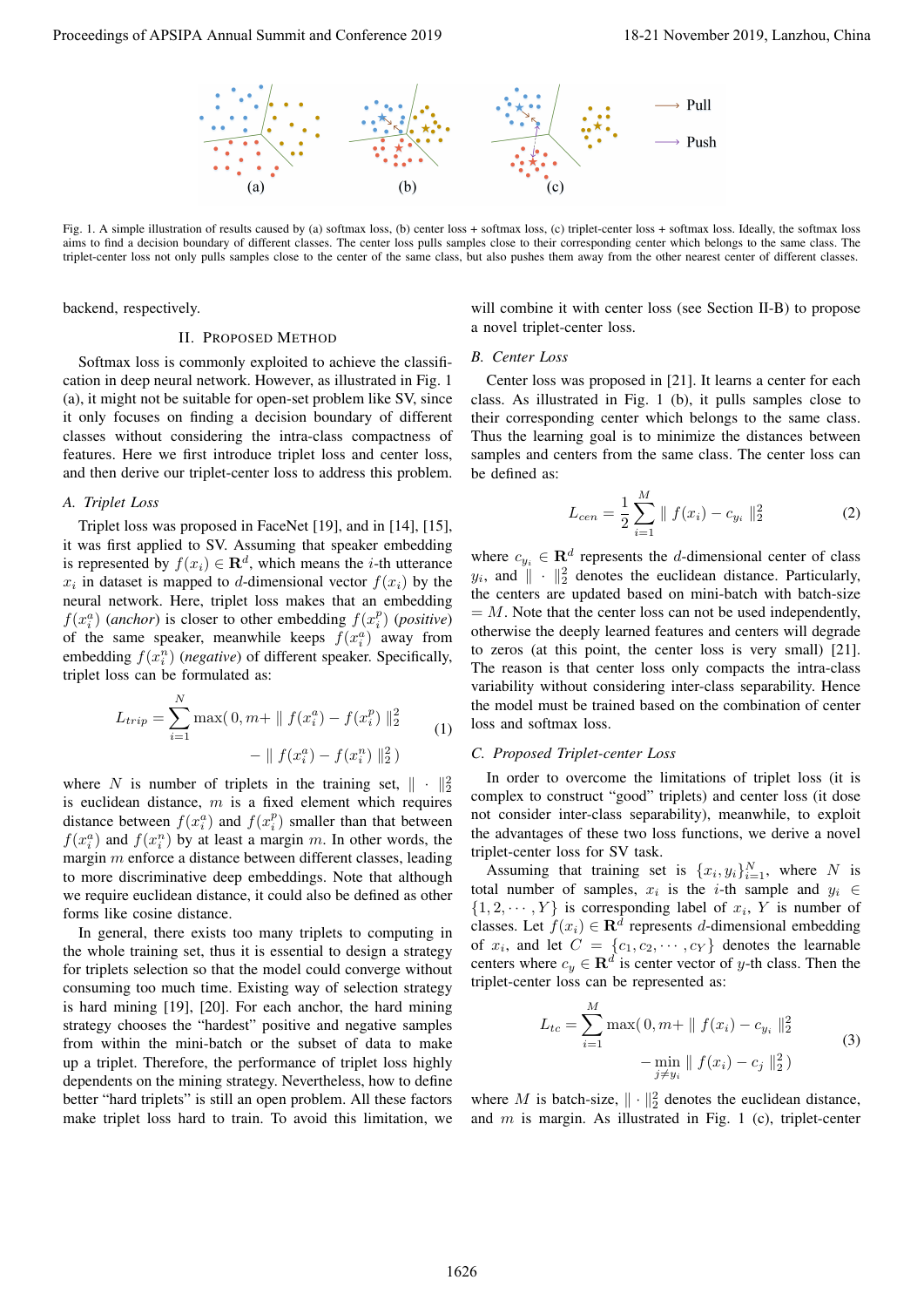loss wants to pull embedding  $f(x_i)$  to be closer to its corresponding center  $c_{y_i}$  and push  $f(x_i)$  away from the other nearest *negative center*  $c_j$  ( $j \neq y_i$ ). The distances between embeddings and corresponding centers are smaller than those from different classes by at least a margin  $m$ . Here, the triplet can be expressed as  $(f(x_i), c_{y_i}, c_j)$ , thus there are only N triplets in total. Naturally, compared with triplet loss which has  $N<sup>3</sup>$  triplets, triplet-center loss avoids the complexity of constructing triplets.

On the other hand, softmax loss aims to map samples to a class-separable space, while triplet-center loss focuses on applying metric learning to embeddings directly. Considering that the centers are randomly initialized, and they are updated once in each mini-batch instead of in the whole training data. The training process is not stable enough if using triplet-center loss independently. Thus we also utilize softmax loss to be a guider for better converging of triplet-center loss. The joint version of softmax loss and triplet-center loss can be presented as:

$$
L_{stc} = L_s + \lambda L_{tc} \tag{4}
$$

where  $L_s$  is softmax loss, and weight  $\lambda$  is used for balancing these two loss functions. It is worth noting that the joint loss  $L_{stc}$  degenerates softmax loss when  $\lambda$  is set to be 0.

## III. EXPERIMENTAL SETUP

# *A. Datasets and Acoustic Features*

Dataset: We use Voxceleb to train model and evaluate performance. There are 1,251 speakers in total. We use development set of 1,211 speakers for training and test set of 40 speakers for testing. Due to sampled from the real world, Voxceleb includes background noise such as laughter and music. It is therefore challenging to design a robust model and an appropriate loss function to handle this complex environment. To compare with other results on Voxceleb, no data augmentation strategy is adopted to the dataset.

Feature: The feature extraction process follows Kaldi toolkit [22]. The dimension of feature is 41, which includes log mel filterbank coefficients of 40 dimensions and energy of 1 dimension. All features are obtained from 25ms windows with 10ms shift between frames. Furthermore, we apply meannormalization over a sliding window of 3s, and use voice activity detection (VAD) to remove silent segments.

# *B. Model Configuration*

The features from the training dataset are randomly cropped to lengths of 2-4s. Then we group features which have the same length into a mini-batch with batch-size = 128. All neural networks are implemented by PyTorch [23]. The model is optimized using stochastic gradient descent (SGD) [24] with momentum of 0.95 and weight decay of 5e-4. Our model will be trained for 192 epochs in total. The learning rate gradually decreases from 1e-2 to 1e-5 in the whole training process.

The backbone of our network is ResNet-34 [25]. Based on this network, Cai *et al* [26] proved that applying length

TABLE I ARCHITECTURE OF RESNET-34 IN OUR EXPERIMENTS.

| Layer           | Channels                                 | <b>Blocks</b>      | Down-sample | Output-size           |
|-----------------|------------------------------------------|--------------------|-------------|-----------------------|
| Conv1           | 16                                       |                    | $\times$    | $64 \times L$         |
| Stage1          | 16                                       | 3                  | $\times$    | $64 \times L$         |
| Stage2          | 32                                       |                    |             | $32\times\frac{L}{2}$ |
| Stage3          | 64                                       | 6                  |             | $16\times\frac{L}{4}$ |
| Stage4          | 128                                      | 3                  |             | $8\times\frac{L}{9}$  |
|                 | Statistics pooling                       | 256                |             |                       |
| Embedding (FC)  |                                          | 128                |             |                       |
|                 | Length normalization $(L2-norm + scale)$ | 128                |             |                       |
| Classifier (FC) |                                          | speaker categories |             |                       |

normalization to deep embeddings could improve SV performance. The implementation of length normalization is to compute L2-norm of embeddings and then multiply a scale parameter  $\alpha$ . Hence we follow them that we also adopt length normalization ( $\alpha = 12$  in all our experiments) to embeddings. In addition, we apply statistics pooling [7] to transform variable-length representations into the fixed-length vectors. The statistics pooling layer receives the output of the final convolutional layer and calculate mean and standard deviation to be the statistics information. It then concatenates these statistics and feed them into next embedding-extracting layer. The detail of our model's architecture is reported in Table I, where  $L$  is variable-length data frames.

After model training finished, the 128-dimensional speaker embeddings are extracted from an FC layer. At last, we compute the similarity between embeddings using cosine distance and PLDA.

## *C. Loss Function Configuration*

Our triplet-center loss is trained combining with softmax loss, where weight  $\lambda = 0.01$ , margin  $m = 5$  and the learning rate of center in triplet-center loss is 0.1. In order to compare the advantage of our proposed method, We also conduct experiments on triplet loss and center loss. In triplet loss experiment, we first pretrain the model using softmax loss and then finetune it by triplet loss. More specifically, we apply hard mining strategy [20] to construct triplets, *i.e.*, each minibatch (batch-size = 128) includes 32 speakers and each speaker has 4 speech segments. In this case, each mini-batch could construct 128 "hard triplets". In center loss experiment, it is very essential to combine center loss with softmax loss for model training, the form of this combination is like Eq. (4) where  $\lambda$  (*i.e.*, the weight of center loss) is 0.01. The learning rate of center in center loss is 0.1. Proceedings of APSIPA Annual Summit at China 2018 and Conference 2019 18-21 November 2019, Lanzhou, China 2018<br>
Revenue in the state of the state of the state of the state of the state of the state of the state of the sta

# *D. Ramp-up of Triplet-center Loss*

Our experiments show that the ramp-up of the triplet-center loss component could slightly improve the system performance. Hence in all experiments, we ramp up the triplet-center loss weight  $\lambda$  during the first 31 epochs using a Gaussian ramp-up curve:

$$
\lambda(t) = a * e^{-5(1 - \frac{t}{T})^2}
$$
 (5)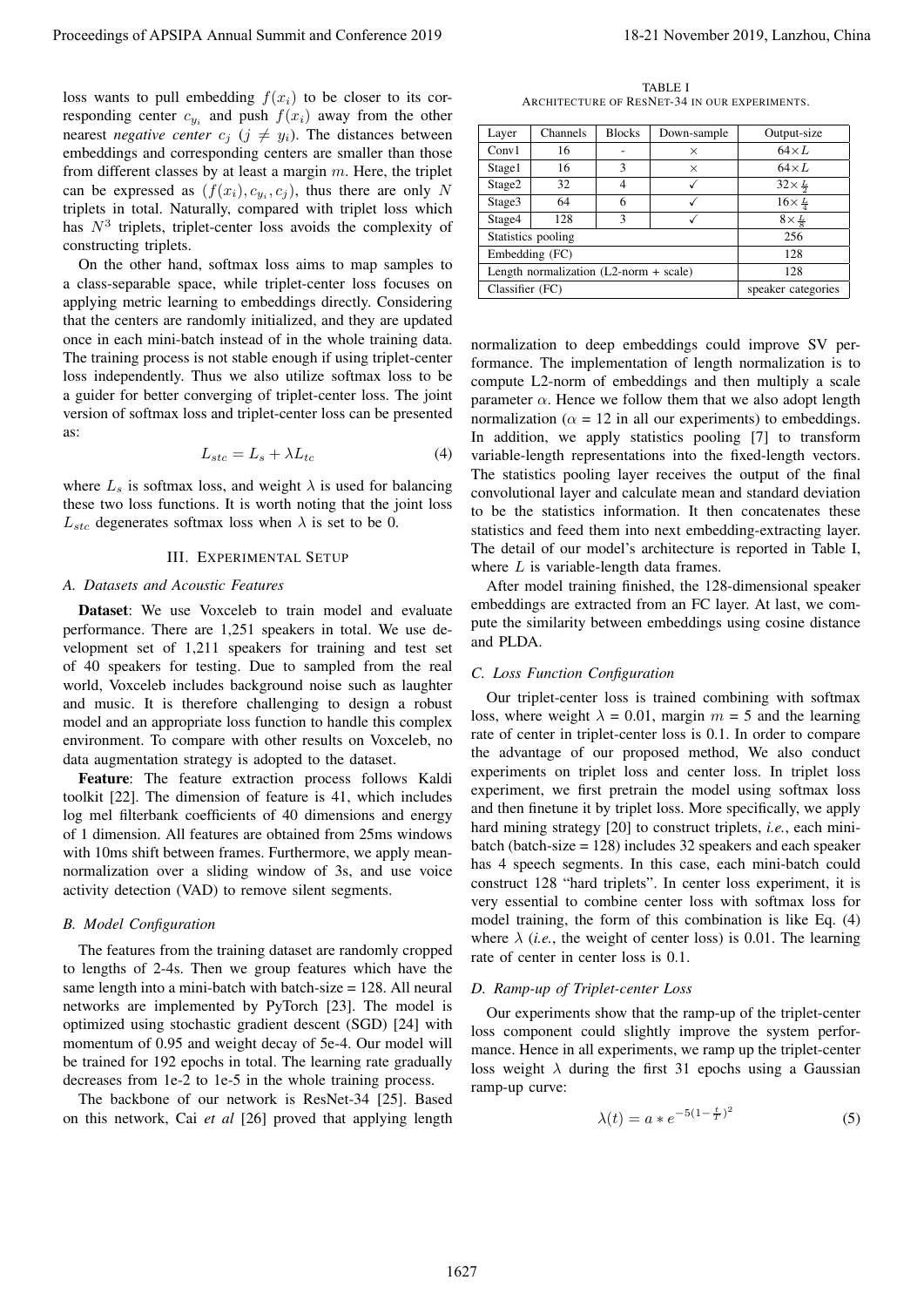TABLE II PERFORMANCE OF DIFFERENT LOSS FUNCTIONS BASED ON RESNET-34 (LOWER IS BETTER).

| ID              | Loss function                              | Length normalization                                                                                                                                                                                                                                                                                                                                                                                                                                                                                                                                                                                                                                                                                                                                                                                                                                                                                                                                                                                                                                                                                                                                                                                                                                                                                                                                                                                                                                                                                                                                                                                                                                                                                                                                                                                                                                                                                                                                                                                                                                                                                                                                                                                                                                                                                                       | Pooling                                  | Cosine distance<br>EER $(\% )$<br>$minDCF_{0.01}$ |                                                                                                                                                                                                                                                                                                                                                                                                                                                                                                                                                                                                                                                                                                                                                                                                                                                                                                                                                                                                                                                                                                                                                                                                                                                                                                                                                                                                                                                                                                                                                                                                                                                                                                                                                                                                                                                                                                                                                                                                                                                                                                                                                                                                                                                                                                                                                                                                                                                                                         | EER $(\%)$   | PLDA backend<br>$minDCF_{0.01}$ |  |
|-----------------|--------------------------------------------|----------------------------------------------------------------------------------------------------------------------------------------------------------------------------------------------------------------------------------------------------------------------------------------------------------------------------------------------------------------------------------------------------------------------------------------------------------------------------------------------------------------------------------------------------------------------------------------------------------------------------------------------------------------------------------------------------------------------------------------------------------------------------------------------------------------------------------------------------------------------------------------------------------------------------------------------------------------------------------------------------------------------------------------------------------------------------------------------------------------------------------------------------------------------------------------------------------------------------------------------------------------------------------------------------------------------------------------------------------------------------------------------------------------------------------------------------------------------------------------------------------------------------------------------------------------------------------------------------------------------------------------------------------------------------------------------------------------------------------------------------------------------------------------------------------------------------------------------------------------------------------------------------------------------------------------------------------------------------------------------------------------------------------------------------------------------------------------------------------------------------------------------------------------------------------------------------------------------------------------------------------------------------------------------------------------------------|------------------------------------------|---------------------------------------------------|-----------------------------------------------------------------------------------------------------------------------------------------------------------------------------------------------------------------------------------------------------------------------------------------------------------------------------------------------------------------------------------------------------------------------------------------------------------------------------------------------------------------------------------------------------------------------------------------------------------------------------------------------------------------------------------------------------------------------------------------------------------------------------------------------------------------------------------------------------------------------------------------------------------------------------------------------------------------------------------------------------------------------------------------------------------------------------------------------------------------------------------------------------------------------------------------------------------------------------------------------------------------------------------------------------------------------------------------------------------------------------------------------------------------------------------------------------------------------------------------------------------------------------------------------------------------------------------------------------------------------------------------------------------------------------------------------------------------------------------------------------------------------------------------------------------------------------------------------------------------------------------------------------------------------------------------------------------------------------------------------------------------------------------------------------------------------------------------------------------------------------------------------------------------------------------------------------------------------------------------------------------------------------------------------------------------------------------------------------------------------------------------------------------------------------------------------------------------------------------------|--------------|---------------------------------|--|
| 1               | $i$ -vector [26]                           | ÷,                                                                                                                                                                                                                                                                                                                                                                                                                                                                                                                                                                                                                                                                                                                                                                                                                                                                                                                                                                                                                                                                                                                                                                                                                                                                                                                                                                                                                                                                                                                                                                                                                                                                                                                                                                                                                                                                                                                                                                                                                                                                                                                                                                                                                                                                                                                         |                                          | 13.80                                             | 0.681                                                                                                                                                                                                                                                                                                                                                                                                                                                                                                                                                                                                                                                                                                                                                                                                                                                                                                                                                                                                                                                                                                                                                                                                                                                                                                                                                                                                                                                                                                                                                                                                                                                                                                                                                                                                                                                                                                                                                                                                                                                                                                                                                                                                                                                                                                                                                                                                                                                                                   | 5.48         | 0.488                           |  |
| $\overline{c}$  | Center loss [11]<br>$\times$               |                                                                                                                                                                                                                                                                                                                                                                                                                                                                                                                                                                                                                                                                                                                                                                                                                                                                                                                                                                                                                                                                                                                                                                                                                                                                                                                                                                                                                                                                                                                                                                                                                                                                                                                                                                                                                                                                                                                                                                                                                                                                                                                                                                                                                                                                                                                            | LDE                                      | 4.98                                              | 0.496                                                                                                                                                                                                                                                                                                                                                                                                                                                                                                                                                                                                                                                                                                                                                                                                                                                                                                                                                                                                                                                                                                                                                                                                                                                                                                                                                                                                                                                                                                                                                                                                                                                                                                                                                                                                                                                                                                                                                                                                                                                                                                                                                                                                                                                                                                                                                                                                                                                                                   | 4.87         | 0.632                           |  |
| 3<br>4          | Center loss [11]                           | ×                                                                                                                                                                                                                                                                                                                                                                                                                                                                                                                                                                                                                                                                                                                                                                                                                                                                                                                                                                                                                                                                                                                                                                                                                                                                                                                                                                                                                                                                                                                                                                                                                                                                                                                                                                                                                                                                                                                                                                                                                                                                                                                                                                                                                                                                                                                          | Average pooling<br>LDE                   | 4.75<br>4.56                                      | 0.522<br>0.441                                                                                                                                                                                                                                                                                                                                                                                                                                                                                                                                                                                                                                                                                                                                                                                                                                                                                                                                                                                                                                                                                                                                                                                                                                                                                                                                                                                                                                                                                                                                                                                                                                                                                                                                                                                                                                                                                                                                                                                                                                                                                                                                                                                                                                                                                                                                                                                                                                                                          | 4.59         | 0.516<br>0.576                  |  |
| 5               | A-softmax loss [11]<br>A-softmax loss [11] | $\times$<br>$\times$                                                                                                                                                                                                                                                                                                                                                                                                                                                                                                                                                                                                                                                                                                                                                                                                                                                                                                                                                                                                                                                                                                                                                                                                                                                                                                                                                                                                                                                                                                                                                                                                                                                                                                                                                                                                                                                                                                                                                                                                                                                                                                                                                                                                                                                                                                       | Average pooling                          | 5.27                                              | 0.439                                                                                                                                                                                                                                                                                                                                                                                                                                                                                                                                                                                                                                                                                                                                                                                                                                                                                                                                                                                                                                                                                                                                                                                                                                                                                                                                                                                                                                                                                                                                                                                                                                                                                                                                                                                                                                                                                                                                                                                                                                                                                                                                                                                                                                                                                                                                                                                                                                                                                   | 4.48<br>4.46 | 0.577                           |  |
| 6               | Softmax loss [11]                          | $\times$                                                                                                                                                                                                                                                                                                                                                                                                                                                                                                                                                                                                                                                                                                                                                                                                                                                                                                                                                                                                                                                                                                                                                                                                                                                                                                                                                                                                                                                                                                                                                                                                                                                                                                                                                                                                                                                                                                                                                                                                                                                                                                                                                                                                                                                                                                                   | LDE                                      | 5.21                                              | 0.516                                                                                                                                                                                                                                                                                                                                                                                                                                                                                                                                                                                                                                                                                                                                                                                                                                                                                                                                                                                                                                                                                                                                                                                                                                                                                                                                                                                                                                                                                                                                                                                                                                                                                                                                                                                                                                                                                                                                                                                                                                                                                                                                                                                                                                                                                                                                                                                                                                                                                   | 5.07         | 0.519                           |  |
| 7<br>8          | Softmax loss [11]<br>Softmax loss          | $\times$<br>✓                                                                                                                                                                                                                                                                                                                                                                                                                                                                                                                                                                                                                                                                                                                                                                                                                                                                                                                                                                                                                                                                                                                                                                                                                                                                                                                                                                                                                                                                                                                                                                                                                                                                                                                                                                                                                                                                                                                                                                                                                                                                                                                                                                                                                                                                                                              | Average pooling<br>Average pooling       | 5.48<br>5.18                                      | 0.553<br>0.452                                                                                                                                                                                                                                                                                                                                                                                                                                                                                                                                                                                                                                                                                                                                                                                                                                                                                                                                                                                                                                                                                                                                                                                                                                                                                                                                                                                                                                                                                                                                                                                                                                                                                                                                                                                                                                                                                                                                                                                                                                                                                                                                                                                                                                                                                                                                                                                                                                                                          | 5.21<br>4.71 | 0.545<br>0.512                  |  |
| 9               | Triplet-center loss                        | ✓                                                                                                                                                                                                                                                                                                                                                                                                                                                                                                                                                                                                                                                                                                                                                                                                                                                                                                                                                                                                                                                                                                                                                                                                                                                                                                                                                                                                                                                                                                                                                                                                                                                                                                                                                                                                                                                                                                                                                                                                                                                                                                                                                                                                                                                                                                                          | Average pooling                          | 4.34                                              | 0.429                                                                                                                                                                                                                                                                                                                                                                                                                                                                                                                                                                                                                                                                                                                                                                                                                                                                                                                                                                                                                                                                                                                                                                                                                                                                                                                                                                                                                                                                                                                                                                                                                                                                                                                                                                                                                                                                                                                                                                                                                                                                                                                                                                                                                                                                                                                                                                                                                                                                                   | 4.16         | 0.484                           |  |
| 10              | Softmax loss                               | $\sqrt{}$                                                                                                                                                                                                                                                                                                                                                                                                                                                                                                                                                                                                                                                                                                                                                                                                                                                                                                                                                                                                                                                                                                                                                                                                                                                                                                                                                                                                                                                                                                                                                                                                                                                                                                                                                                                                                                                                                                                                                                                                                                                                                                                                                                                                                                                                                                                  | Statistics pooling                       | 4.83                                              | 0.449                                                                                                                                                                                                                                                                                                                                                                                                                                                                                                                                                                                                                                                                                                                                                                                                                                                                                                                                                                                                                                                                                                                                                                                                                                                                                                                                                                                                                                                                                                                                                                                                                                                                                                                                                                                                                                                                                                                                                                                                                                                                                                                                                                                                                                                                                                                                                                                                                                                                                   | 4.42         | 0.463                           |  |
| 11<br>12        | Triplet loss<br>Center loss                | ✓<br>✓                                                                                                                                                                                                                                                                                                                                                                                                                                                                                                                                                                                                                                                                                                                                                                                                                                                                                                                                                                                                                                                                                                                                                                                                                                                                                                                                                                                                                                                                                                                                                                                                                                                                                                                                                                                                                                                                                                                                                                                                                                                                                                                                                                                                                                                                                                                     | Statistics pooling<br>Statistics pooling | 4.61<br>4.52                                      | 0.495<br>0.436                                                                                                                                                                                                                                                                                                                                                                                                                                                                                                                                                                                                                                                                                                                                                                                                                                                                                                                                                                                                                                                                                                                                                                                                                                                                                                                                                                                                                                                                                                                                                                                                                                                                                                                                                                                                                                                                                                                                                                                                                                                                                                                                                                                                                                                                                                                                                                                                                                                                          | 4.21<br>4.30 | 0.477<br>0.454                  |  |
| 13              | Triplet-center loss                        | ✓                                                                                                                                                                                                                                                                                                                                                                                                                                                                                                                                                                                                                                                                                                                                                                                                                                                                                                                                                                                                                                                                                                                                                                                                                                                                                                                                                                                                                                                                                                                                                                                                                                                                                                                                                                                                                                                                                                                                                                                                                                                                                                                                                                                                                                                                                                                          | Statistics pooling                       | 4.27                                              | 0.384                                                                                                                                                                                                                                                                                                                                                                                                                                                                                                                                                                                                                                                                                                                                                                                                                                                                                                                                                                                                                                                                                                                                                                                                                                                                                                                                                                                                                                                                                                                                                                                                                                                                                                                                                                                                                                                                                                                                                                                                                                                                                                                                                                                                                                                                                                                                                                                                                                                                                   | 3.96         | 0.454                           |  |
| A. Main Results | and a is the maximum value of $\lambda$ .  | epoch. $T = 30$ is the maximum epoch during ramp-up period,<br>IV. RESULTS<br>The performance is evaluated in terms of equal error rate<br>(EER) and minimum of detection cost function ( $minDCF_{0.01}$ ).<br>The main results are reported in Table II. The i-vector sys-<br>tem is a baseline, where 2048-components Gaussian Mixture<br>Model-Universal Background Model (UBM-GMM) is trained,<br>and 400-dimensional i-vector is extracted.<br>The experiments of ID from 2 to 9 are comparison of our<br>triplet-center loss with other state-of-the-art loss functions,<br>where LDE is a novel pooling method proposed in [11].<br>Comparing result of ID 9 with ID 8, our triplet-center loss<br>achieves a notable progress over softmax loss. And comparing<br>result of ID 9 with other loss functions reported in [11],<br>triplet-center loss also keeps obvious advantage. On the other<br>hand, comparison between result of ID 8 and ID 7, we could<br>discover that length normalization is an effective operation in<br>our experiments, this is consistent with conclusion in [26].<br>Comparison between result of ID 8 and ID 10 shows<br>that statistics pooling is more effective than average pooling.<br>Hence, in order to obtain better performance and keep con-<br>sistency, we adopt statistics pooling and length normalization<br>in experiments from ID 10 to 13. In these 4 results, the<br>performances of EER in triplet loss are slightly improved over<br>softmax loss, but the performances of $minDCF_{0.01}$ in triplet<br>loss are worse than those in softmax loss. The reason is that<br>we use the hard mining strategy to select triplets in each mini-<br>batch for triplet loss training, but it may not be a good enough<br>way to construct triplets in this experiment. It proves that<br>designing an appropriate mining strategy to fit the triplet loss is<br>very difficult. However, in the same configuration, the triplet-<br>center loss acquires better performance than triplet loss. Now,<br>look at center loss (ID 12), it gets improvement compared<br>with softmax loss. But due to no consideration of enlarging<br>the inter-class distance, the result is worse than that of triplet-<br>center loss. The comparison between these 4 results proves |                                          |                                                   | of triplet loss and center loss, but also shares the superiorities<br>of these two loss functions. Thus it is reasonable that triplet-<br>center loss obtains the best performance in all our experiments.<br>Specifically, comparing result of ID 13 with ID 10, our triplet-<br>center loss reduces EER from softmax loss by 11.6%, 10.4%<br>in cosine scoring and PLDA backend, respectively.<br>B. Study on Parameter Influence<br>As shown in Eq. (3) and (4), both the margin $m$ and the<br>weight $\lambda$ have influence on performance. To investigate the<br>impact of these two hyper-parameters, we carry out more<br>experimental analysis in this section.<br>The analysis is presented in Fig. 2, where the baseline is<br>the result of softmax loss (ID 10 in Table II). Since EER and<br>$\text{minDCF}_{0.01}$ curves have almost the same tendency, here we<br>only show EER curves. Extensive experiments indicate that the<br>best choices are $m = 5$ and $\lambda = 0.01$ . Hence, when studying<br>on margin m in Fig. 2 (a), we fix $\lambda$ to be 0.01, and when<br>studying on weight $\lambda$ in Fig. 2 (b), we fix m to be 5.<br>In Fig. 2 (a), we could find when margin $m = 1$ , the<br>result is close to the baseline, this is because $m$ is so small<br>that triplet-center loss could not produce a marked effect.<br>The best result is $m = 5$ , and as m increases from 5, the<br>performance becomes worse and worse, it illustrates that<br>too large value of $m$ may lead to over-fitting. Now, look<br>at Fig. 2 (b), although the best performance appears at $\lambda$<br>= 0.01, it shows better results than baseline when $\lambda$ is in<br>range from 0.001 to 0.05. One possible explanation is that<br>triplet-center loss and softmax loss work in different aspects,<br>namely, they are complementary. Triplet-center loss aims to<br>construct a metric learning space where deep embeddings<br>are not only discriminative between different classes but also<br>compact within the same class. However, achieving such a<br>perfect space to set all embeddings to appropriate position<br>is very difficult. In this case, softmax loss is employed to<br>find a decision boundary of different classes in a separable<br>label space. Once the model with softmax loss has converged,<br>the clear decision boundary could help triplet-center loss<br>further compact intra-class distance. Meanwhile, based on the |              |                                 |  |

## IV. RESULTS

#### *A. Main Results*

## *B. Study on Parameter Influence*